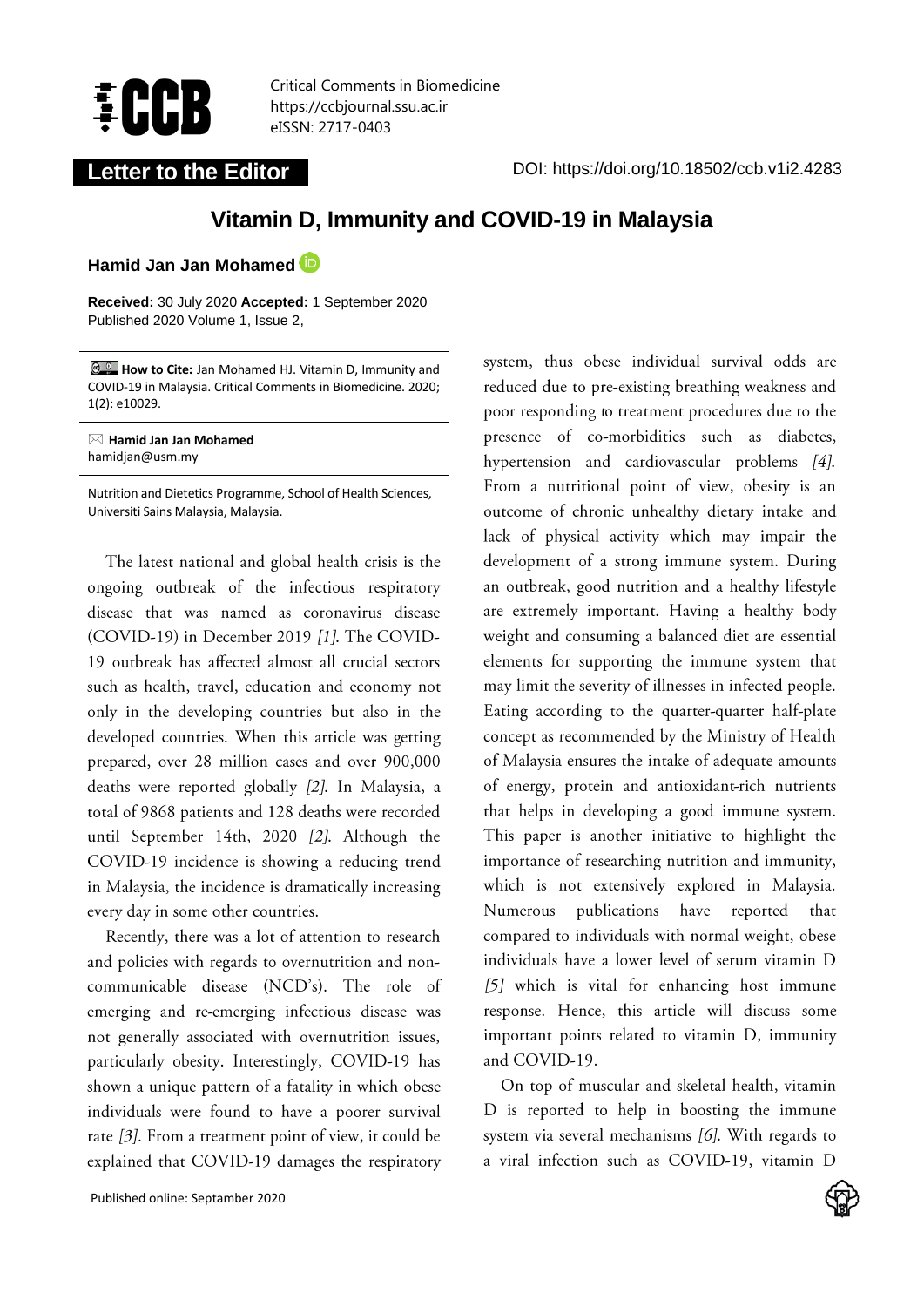enhances cellular immunity by reducing the cytokine storm by decreasing the expression of proand increasing inflammatory cytokines the expression of anti-inflammatory cytokines. The Irish Longitudinal Study on Ageing (TILDA) reported findings on the role of vitamin D in preventing respiratory system infections, reducing antibiotic use, and boosting the immune system response to infections particularly in older adults [7]. An expert group in Europe indicated older age as one of mortality risk from COVID-19, especially in developing countries [8]. A metaanalysis of individual participant data from 10933 participants in 25 randomised controlled trials showed an overall protective effect of vitamin D supplementation against acute respiratory tract infection particularly among individuals with profound vitamin D deficiency at baseline [9]. Unfortunately, vitamin D or the sunshine vitamin is surprisingly lacking in the majority of Malaysians across all age groups  $[10, 11]$ . It is mainly due to limited intake of vitamin-D-rich food sources in this region and due to sunray avoidance behavior [12]. Furthermore, obesity exacerbates deficiency as fat-soluble vitamin D is sequestered and stored in adipose tissue instead of blood circulation [5].

COVID-19 is a wakeup call for everyone to rethink about the importance of ensuring adequate intake of vitamin D in their daily diet and the importance of maintaining healthy body weight. Besides, it reminds the researchers to explore this topic more as data and publications are lacking in Malaysia and all around the world.

#### Acknowledgments

None

## Authors' contributions

The author conceived and conducted the study alone.

## Funding source

None

#### Conflict of Interest

The author does not have any conflict of interest.

## References

- *[1]* World Health Organization. **Coronavirus disease 2019 (COVID-19): situation report, 167**. 2020
- *[2]* World Health Organization. **Pneumonia of unknown cause—China: disease outbreak news. Geneva; January 5**. 2020
- *[3]* World Obesity. **Coronavirus (COVID-19) & Obesity**

https:/[/www.worldobesity.org/news/statement](http://www.worldobesity.org/news/statement-coronavirus-covid-19-obesity) [-coronavirus-covid-19-obesity.](http://www.worldobesity.org/news/statement-coronavirus-covid-19-obesity) [Retrived on April 14 2020]. Access date:

- *[4]* Centers for Disease C, Prevention. **Groups at Higher Risk for Severe Illness**. *Accessed*; https:/[/www.cdc.gov/coronavirus/2019](http://www.cdc.gov/coronavirus/2019-ncov/need-extra-precautions/groups-at-higher-risk.html) [ncov/need-extra-precautions/groups-at-higher](http://www.cdc.gov/coronavirus/2019-ncov/need-extra-precautions/groups-at-higher-risk.html)[risk.html.](http://www.cdc.gov/coronavirus/2019-ncov/need-extra-precautions/groups-at-higher-risk.html) Access date: Retrieved April 14 2020
- *[5]* Zakharova I, Klimov L, Kuryaninova V, Nikitina I, Malyavskaya S, Dolbnya S, et al. **Vitamin D insufficiency in overweight and obese children and adolescents**. *Frontiers in Endocrinology*. 2019;10:103 10.3389/fendo.2019.00103.
- *[6]* Grant WB, Lahore H, McDonnell SL, Baggerly CA, French CB, Aliano JL, et al. **Evidence that vitamin D supplementation could reduce risk of influenza and COVID-19 infections and deaths**. *Nutrients*. 2020;12:988 10.3390/nu12040988.
- *[7]* Laird E, Kenny RA. **Vitamin D deficiency in Ireland: Implications for COVID‐19**. *Results from the Irish longitudinal study on ageing*. 2020;10:2020-05 10.38018/TildaRe.2020-05.
- *[8]* Lloyd-Sherlock P, Ebrahim S, Geffen L, McKee M. **Bearing the brunt of covid-19: older people in low and middle income countries**. British Medical Journal Publishing Group; 2020 10.1136/bmj.m1052.
- *[9]* Martineau AR, Jolliffe DA, Hooper RL, Greenberg L, Aloia JF, Bergman P, et al. **Vitamin D supplementation to prevent acute respiratory tract infections: systematic review and meta-analysis of individual participant data**. *bmj*. 2017;356
- *[10]* Al-Sadat N, Majid HA, Sim PY, Su TT, Dahlui M, Bakar MFA, et al. **Vitamin D deficiency in Malaysian adolescents aged 13 years: findings from the Malaysian Health and Adolescents**